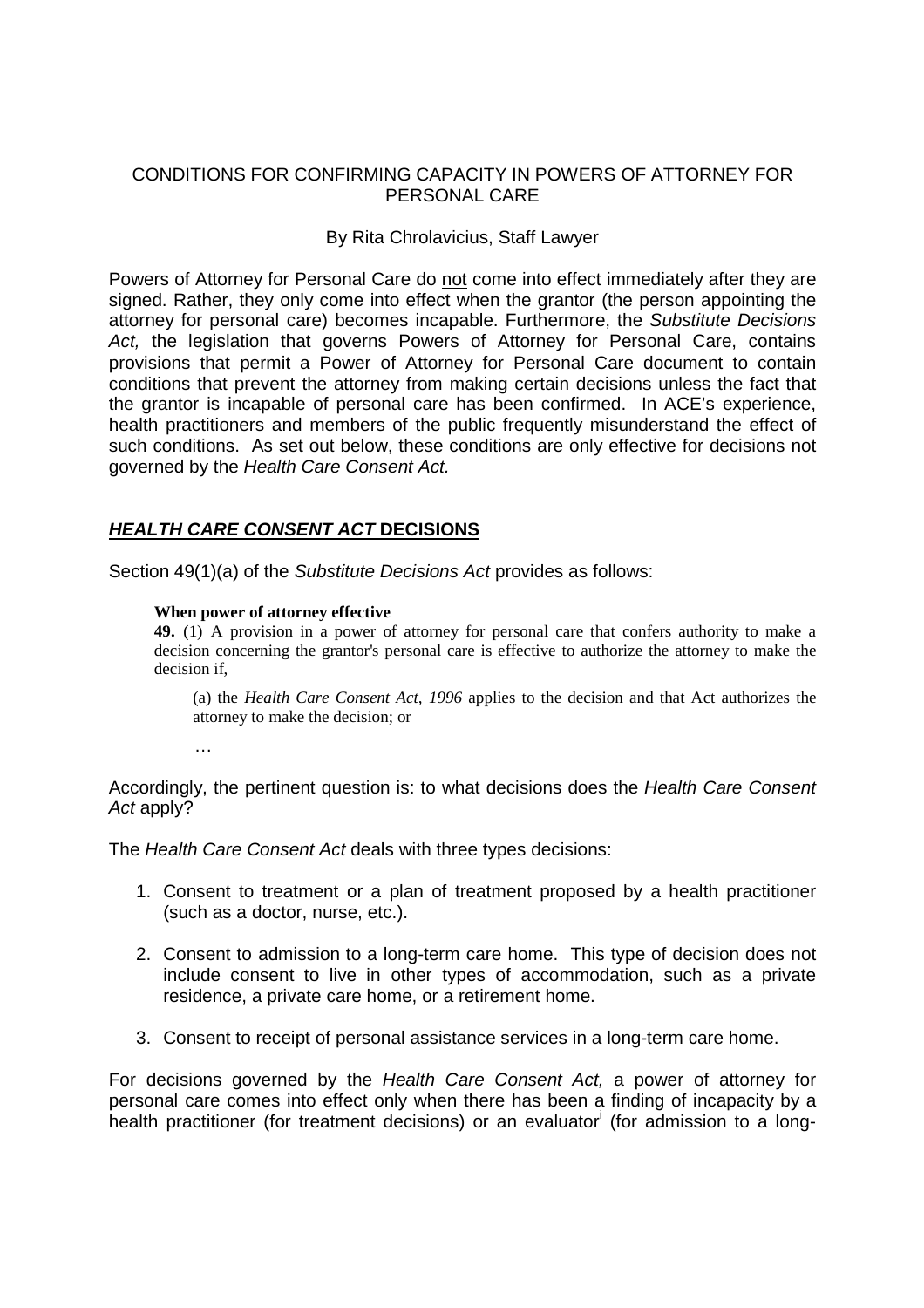term care home and/or receipt of personal assistance services). The finding of incapacity must be made with respect to the particular decision at issue. In order for the attorney for personal care to have authority under the Health Care Consent Act, the incapable patient must also not have a court ordered guardian of the person with authority to give or refuse consent to treatment, admission to long-term care, or receipt of personal assistant services, as applicable.

If the Power of Attorney for Personal Care document contains a condition that the Power of Attorney for Personal Care does not become effective until, for example, the grantor has been assessed by their long-time doctor, that condition does not apply to Health Care Consent Act decisions. If the grantor is in hospital and if that doctor has proposed surgery and believes that the grantor is incapable of consenting to the proposed surgery, the doctor proposing surgery may make the legal finding of incapacity and obtain a consent or refusal of consent from the attorney for personal care (assuming there is no guardian of the person with authority over this decision). This is because the Health Care Consent Act authorizes the health practitioner or evaluator to make this finding of incapacity and to obtain a consent or refusal of consent from the appropriate substitute decision-maker. In these circumstances, there are already protections in place for grantors who disagree with the finding of incapacity, as grantors can request a hearing before the Consent and Capacity Board to dispute that finding.

## **NON-HEALTH CARE CONSENT ACT PERSONAL CARE DECISIONS**

For decisions not governed by the Health Care Consent Act,<sup>it</sup> the Substitute Decisions Act provides that the Power of Attorney for Personal Care comes into effect as follows:

#### **When power of attorney effective**

**49.** (1) A provision in a power of attorney for personal care that confers authority to make a decision concerning the grantor's personal care is effective to authorize the attorney to make the decision if,

…

(b) the *Health Care Consent Act, 1996* does not apply to the decision and the attorney has reasonable grounds to believe that the grantor is incapable of making the decision, subject to any condition in the power of attorney that prevents the attorney from making the decision unless the fact that the grantor is incapable of personal care has been confirmed.

#### **Method for confirmation**

(2) A power of attorney that contains a condition described in clause (1) (b) may specify the method for confirming whether the grantor is incapable of personal care and, if no method is specified, that fact may be confirmed by notice to the attorney in the prescribed form from an assessor stating that the assessor has performed an assessment of the grantor's capacity and has found that the grantor is incapable of personal care.

#### **Instructions to assessor**

(3) A power of attorney that contains a condition described in clause (1) (b) may require an assessor who performs an assessment of the grantor's capacity to consider factors described in the power of attorney.